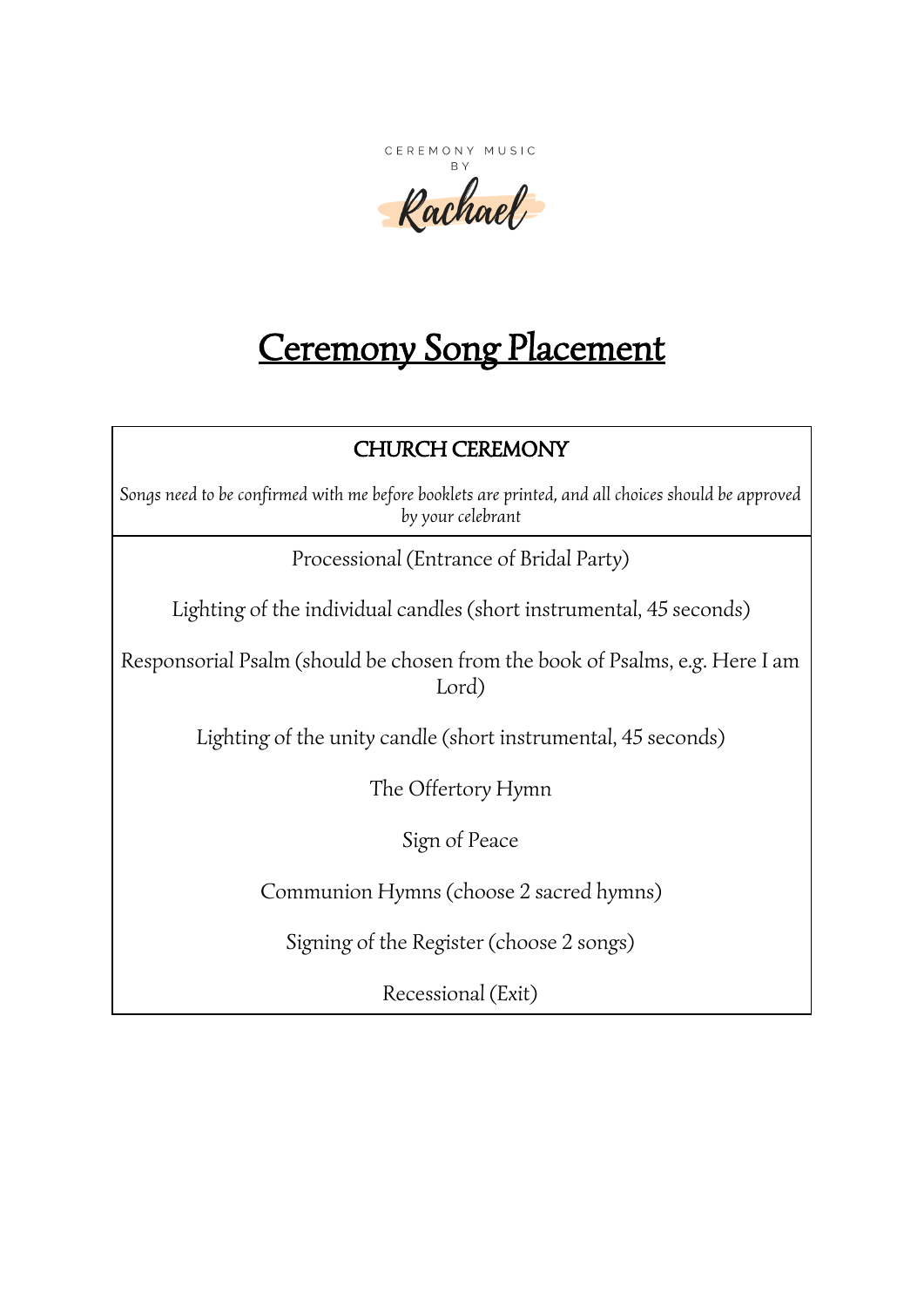Suggested Church Ceremony Songs

# PROCESSIONAL (ENTRANCE)

The Bridal March (John Cain's Romantic version) \*Instrumental Pachelbel's Canon in D \*Instrumental Gabriel's Oboe \*Instrumental How long will I love you (Ellie [Goulding\)](https://www.facebook.com/thebratzband/videos/749869948548000/) This I Promise You (Ronan Keating) A Thousand Years (Christina Perri) Feels like Home (Randy [Newman\)](https://youtu.be/rH_CXtOpqZI) Songbird (Eva Cassidy) From this [Moment](https://www.facebook.com/thebratzband/videos/749962045205457/) (Shania Twain) The First Time ever I saw your Face (Roberta Flack) Yours (Ella Henderson) She Moved Through The Fair (trad.) The Book of Love (Peter Gabriel) Footprints in the Sand (Leona Lewis) First Day of My Life (Bright Eyes)

## LIGHTING OF INDIVIDUAL/UNITY CANDLES (INSTRUMENTAL)

*These will be short instrumental pieces, lasting less than one minute each*

I Giorni Theme from Braveheart Hearbeats Gabriel's Oboe Stuff we did (Theme from "Up") She (Elvis Costello) Deborah's Theme Panis Angelicus Ag Criost an Siol You'll Never Walk Alone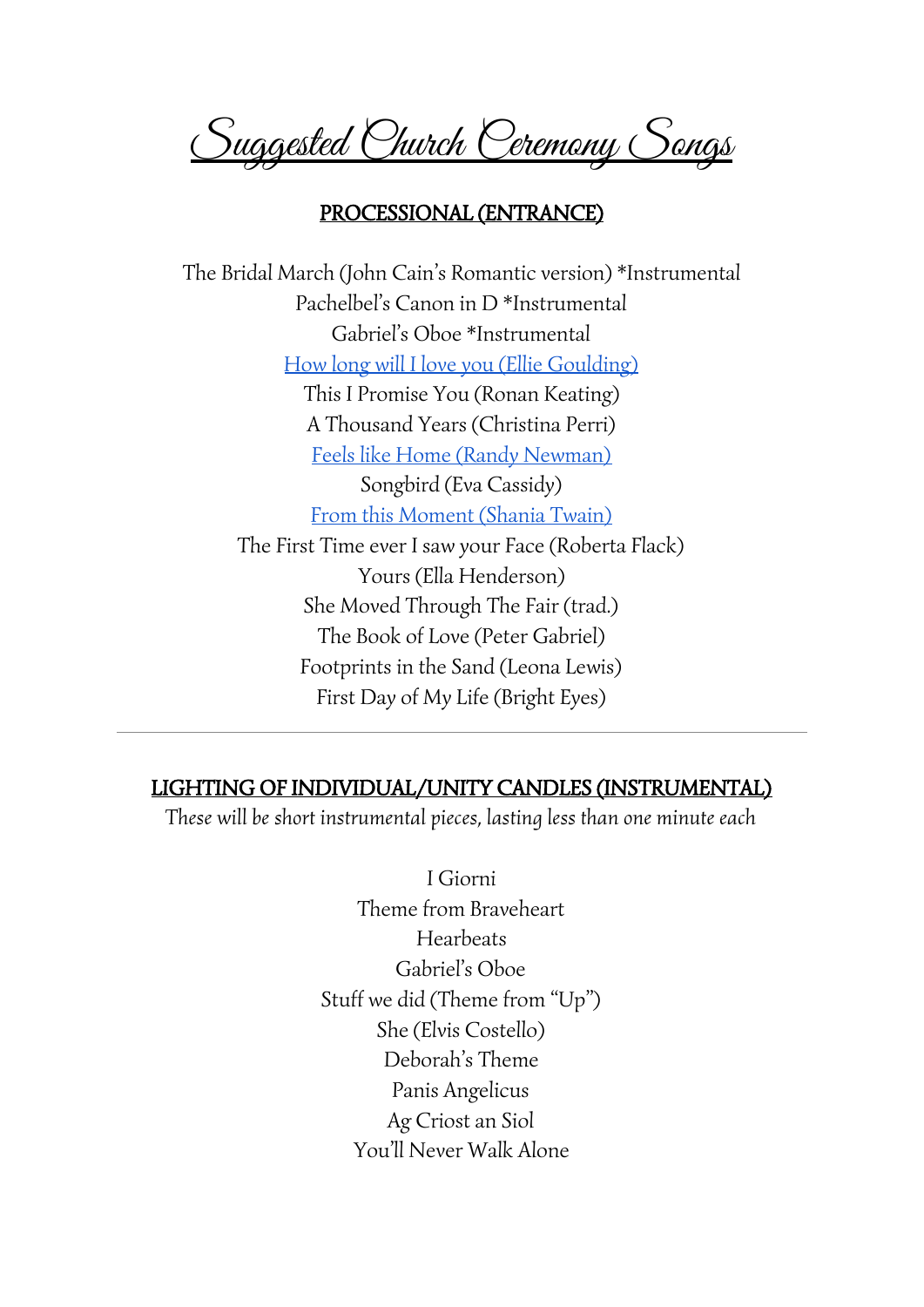Air on the G String (Bach) Arioso (Bach) This little Light of mine

# RESPONSORIAL PSALM

*You may prefer to have the psalm read by a member of your congregation instead of being sung by us*

> Be Thou My Vision The Clouds' Veil On Eagles' Wings Here I am, Lord Mo Ghrá Thú a Thiarna Make Me A Channel of Your Peace Mo Ghra Sa Mo Dhia Only in God (Psalm 62)

# THE OFFERTORY HYMN

*As the nominated members of the congregation bring up the gifts to the altar and they are prepared by the priest. Traditionally a hymn is sung here.*

> Ave Maria (Schubert) Ag Chríost an Síol (trad.) Amazing Grace The Prayer (Andrea Bocelli) A Mhuire Mháthair Joyful, Joyful (trad.) Down in The River to Pray (Alison Krauss)

#### SIGN OF PEACE

*As the congregation shake hands with each other*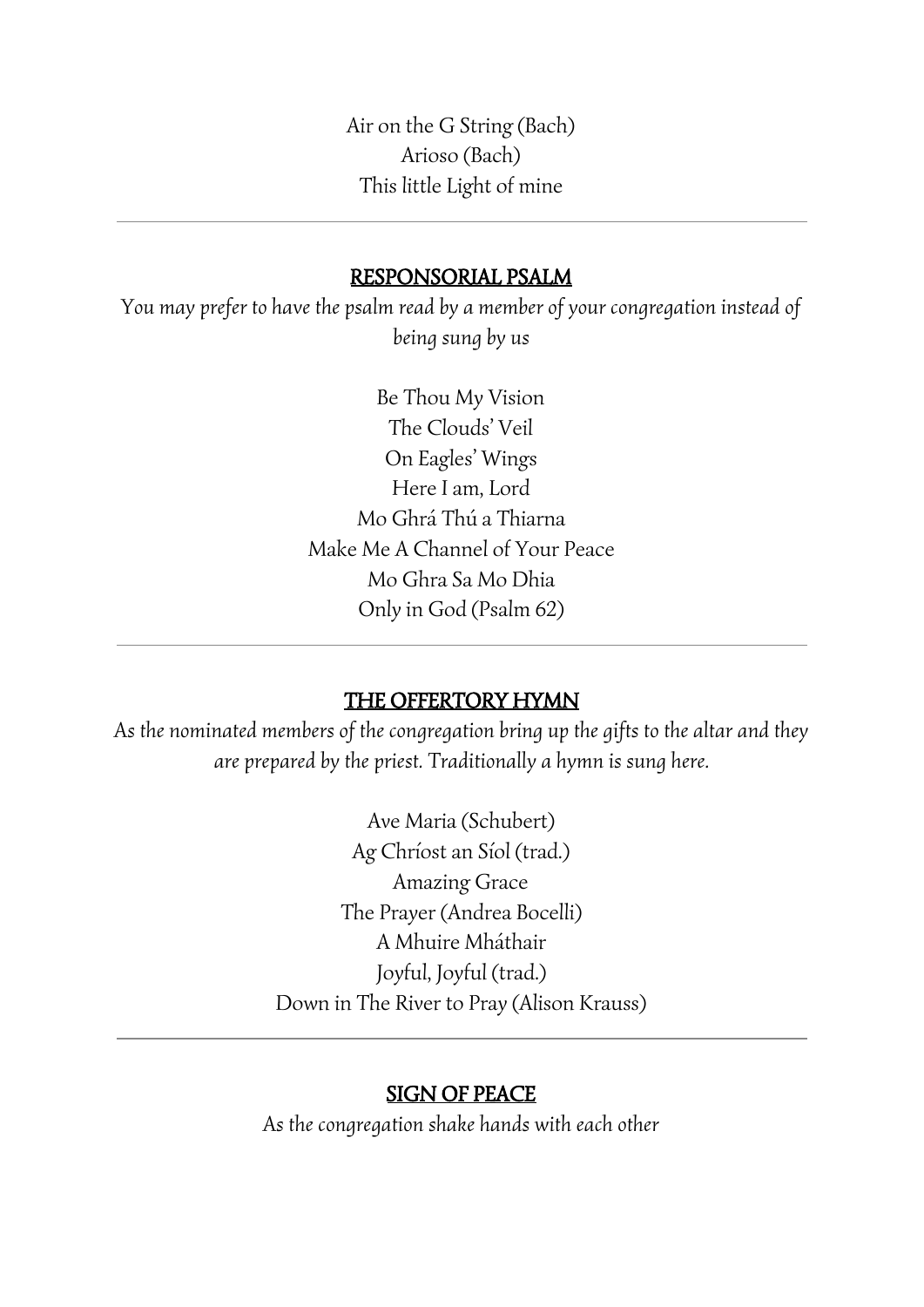Tabhair dom do lámh (instrumental) Lady of Knock (Queen of Peace) Down in the River to pray Make me a channel of Your Peace Peace, Perfect Peace

# COMMUNION HYMNS

*I usually recommend 2 songs here; the first piece as your guests receive communion, and the 2nd piece as a reflective piece.*

> Ave Maria (Schubert) Amazing Grace (trad) How Great Thou Art (trad.) Fields of Gold (Sting) Something Inside So Strong (Labbi Siffre) Down in the River To Pray (Alison Krauss) Panis Angelicus (trad.) The Clouds' Veil Thank You my Lord You Raise me up Over the Rainbow The Prayer (Andrea Bocelli) I watch the Sunrise Nella Fantasia The Rose Gabriel's Oboe (instrumental)

## SIGNING OF THE REGISTER

*I also recommend 2 pieces here; the first piece as you and your witnesses sign the register, and the 2nd song as you pose on the altar with the bridal party for photos. This is not part of the catholic ceremony, so you might have some more freedom to choose non-religious songs. The 2nd song might not be played, depending on how long the photo session takes.*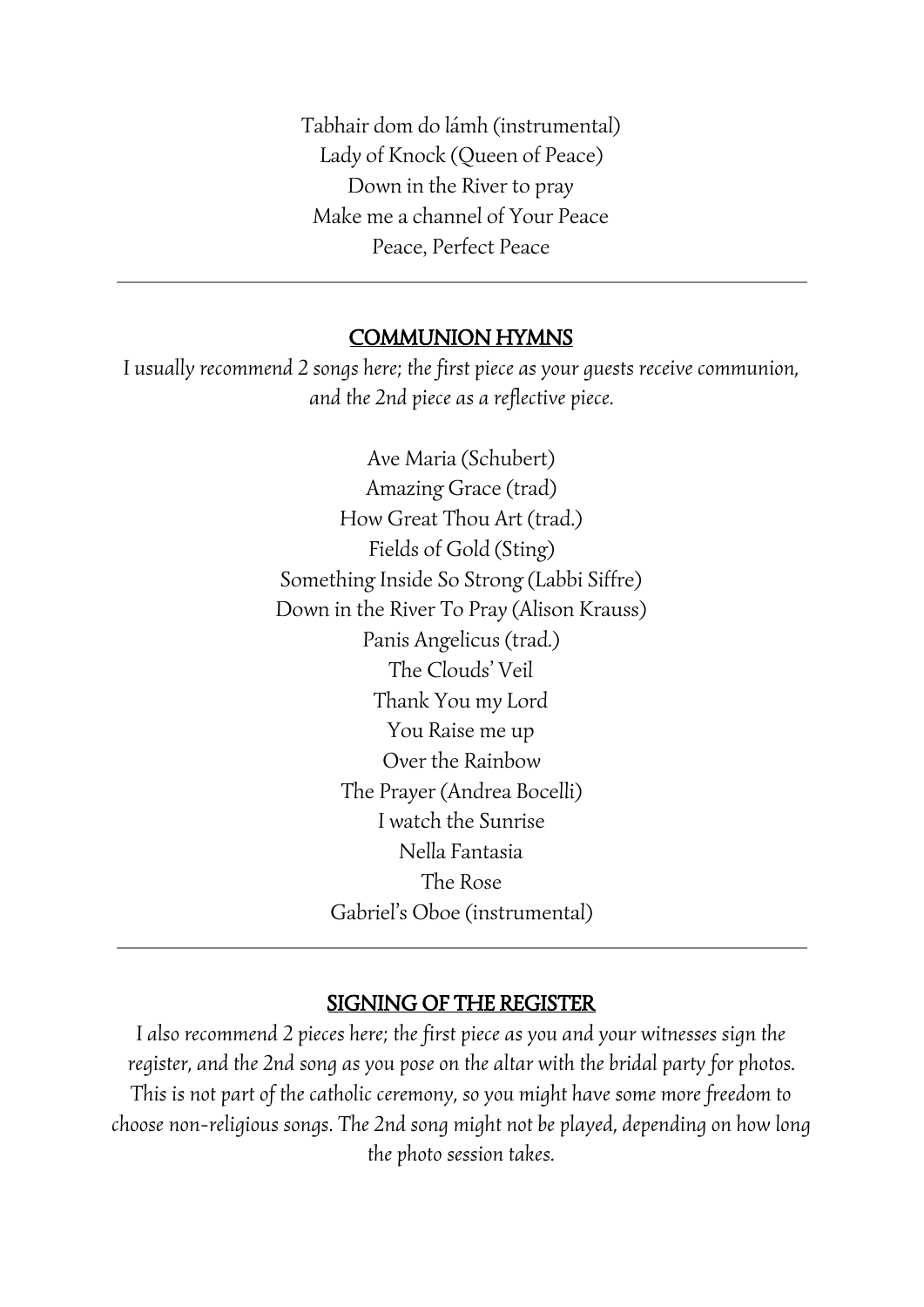Crazy Love (Van [Morrison\)](https://www.facebook.com/thebratzband/videos/749962728538722/) You're [Beautiful](https://www.facebook.com/thebratzband/videos/754666371401691/) (James Blunt) How long will I love you (Ellie [Goulding\)](https://www.facebook.com/thebratzband/videos/749869948548000/) Over and Over Again [\(Nathan](https://www.facebook.com/thebratzband/videos/673990502802612/) Sykes) Skinny Love [\(Birdy\)](https://youtu.be/qfTzSTChn-s) Clown [\(Emelie](https://youtu.be/CqMVjiDfr3E) Sandé) Angel (Sarah [McLachlan\)](https://youtu.be/FjXz8XNtZFc) The Voyage (Christy Moore) You do something to me (Paul Weller) Feels like Home (Randy [Newman\)](https://youtu.be/rH_CXtOpqZI) To Make you feel my love (Adele) A Thousand Years (Christina Perri) The first time ever I saw your face (Roberta Flack) Heaven (Bryan Adams) Signed Sealed Delivered (Stevie Wonder) [Thinking](https://youtu.be/NSeVRfr4QJw?t=1m48s) out Loud (Ed Sheerin) This I Promise You (Ronan Keating) Can't help Falling in Love (Elvis Presley) The One (Kodaline) Somewhere only we know (Lily Allen / Keane) I Only wanna be with you (Vonda Shepard) Lean on Me (Bill Withers) My Sweet Lord (George Harrison) All You Need is Love (The Beatles) We've only just begun (The Carpenters) Grow Old with You (Adam Sandler/The Wedding Singer) At Last (Etta James) Let it Be (The Beatles) All I want is you (U2) Better (Tom Baxter) What a Wonderful World (Louis Armstrong) The Rose (Bette Midler) Nothing else matters (Metallica) One Day like this (Elbow)